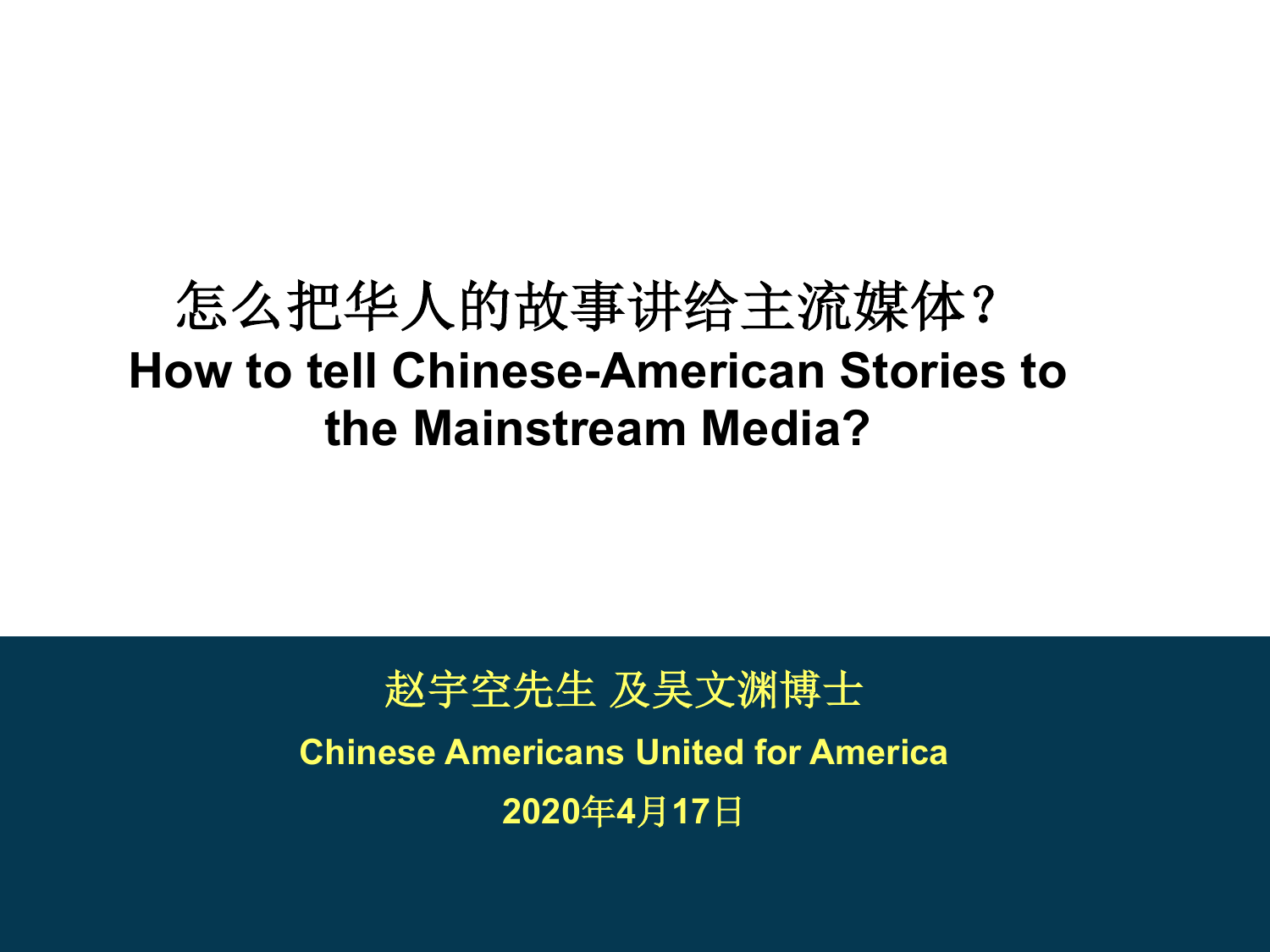## Headline: Schrift Arial 24 pt 24 pt 24 pt 24 pt 24 pt 24 pt 24 pt 24 pt 24 pt 24 pt 24 pt 24 pt 24 pt 24 pt 24 p<br>The Contract Arial 24 pt 24 pt 24 pt 24 pt 24 pt 24 pt 24 pt 24 pt 24 pt 24 pt 24 pt 24 pt 24 pt 24 pt 24 pt 为什么我们要办这个讲座? **Why we are offering this seminar?**

1. 美国华人为美国抗疫做出了杰出的贡献, 但是

*Chinese Americans have contributed greatly to COVID-19 relief efforts, BUT*

• 很多事迹没有得到主流媒体的报道

*Their stories are not reported or under-reported by the mainstream media (MSM)*

• 有些社团和企业不会联系主流媒体

*Some local organizations/businesses don't proactively reach out to the MSM.*

• 很多社团和企业不知道如何与主流媒体交流

*Many local organizations/businesses lack experience in English media outreach.*

- 2. 讲座的目的 | Purposes of Our Seminar
	- 鼓励参与捐赠的组织与主流媒体联系

*Encourage Chinese-American groups to PROACTIVELY connect with the MSM regarding their COVID-19 relief efforts.* 

• 介绍与主流媒体进行有效联系的方式方法

*Briefly introduce effective ways of MSM outreach.* 

## **Tell Chinese-American stories through EMPOWERMENT of local organizations!**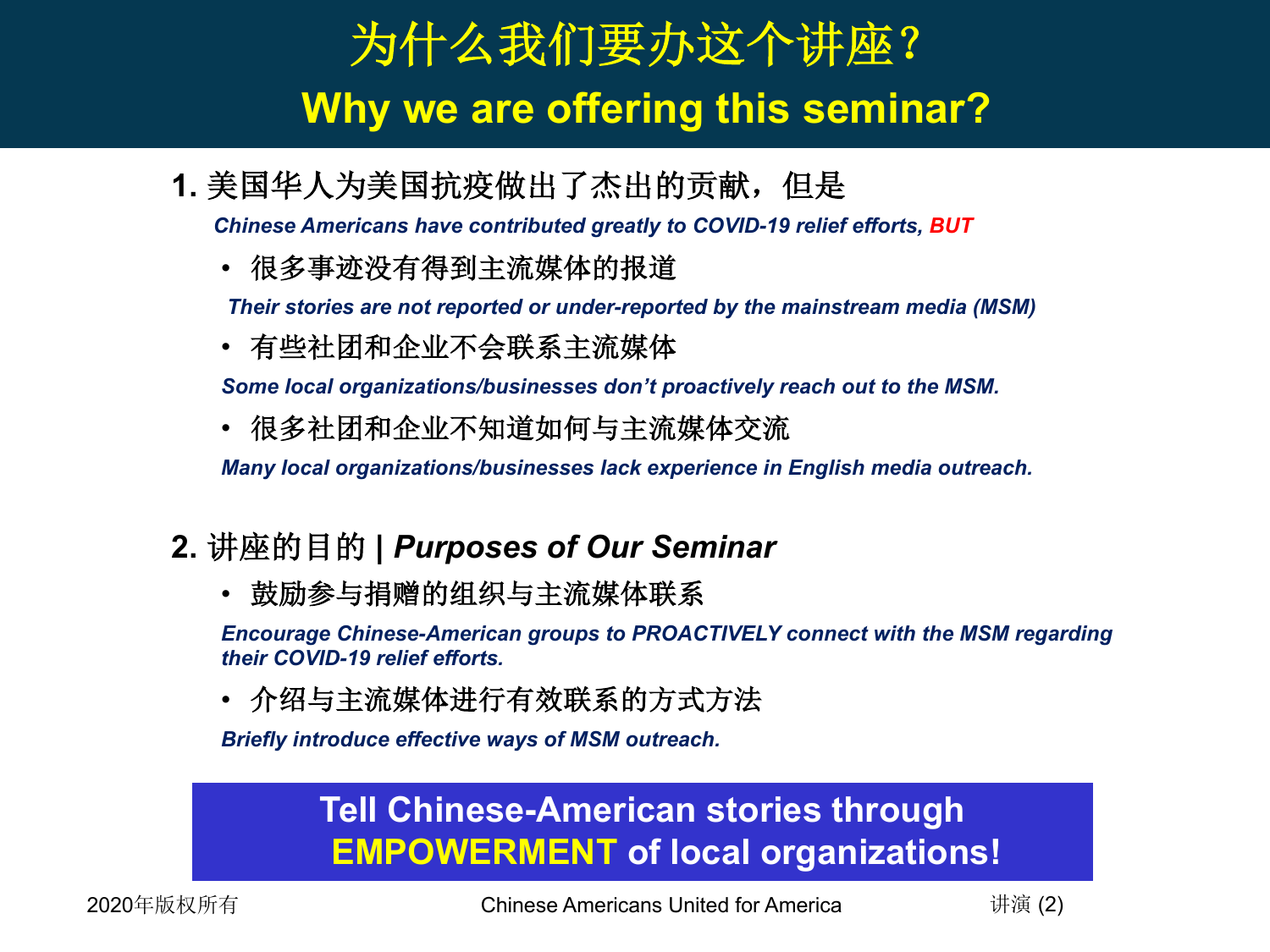## Headline: Schrift Arial 24 pt 24 pt 24 pt 24 pt 24 pt 24 pt 24 pt 24 pt 24 pt 24 pt 24 pt 24 pt 24 pt 24 pt 24<br>Schrift Arial 24 pt 24 pt 24 pt 24 pt 24 pt 24 pt 24 pt 24 pt 24 pt 24 pt 24 pt 24 pt 24 pt 24 pt 24 pt 24 pt 怎样向主流媒体叙述我们的故事? **How to tell our stories to the MSM?**

1. 简单方式: 发新闻消息

## *The Informal Approach: Send A News Tip*

- 写一两段话,发给当地媒体 *Email 1-2 Paragraphs to your local media.*
- 简单,快速 *Simple and Instant, But…*
- 但常常没有足够的信息给记者做事后的报道 Messaging may not be sufficient *for after-event reporting.*
- 适合活动前通知媒体,及个人或小规模捐助活动 后给媒体的通报 *Applicable for notifying media outlets before the event or for individual-level and small-sized philanthropic events/activities after the event.*
- 2. 专业方式: 做新闻发布

## *The Formal Approach: Issue A Press Release*

- 以标准的格式讲述好故事 Tell a good story in a standard format.
- 符合新闻记者采访报道的要求 Story telling aligns with news reporting.
- RFG K90= *Suitable for organizational-level and large-sized events/programs/activities.*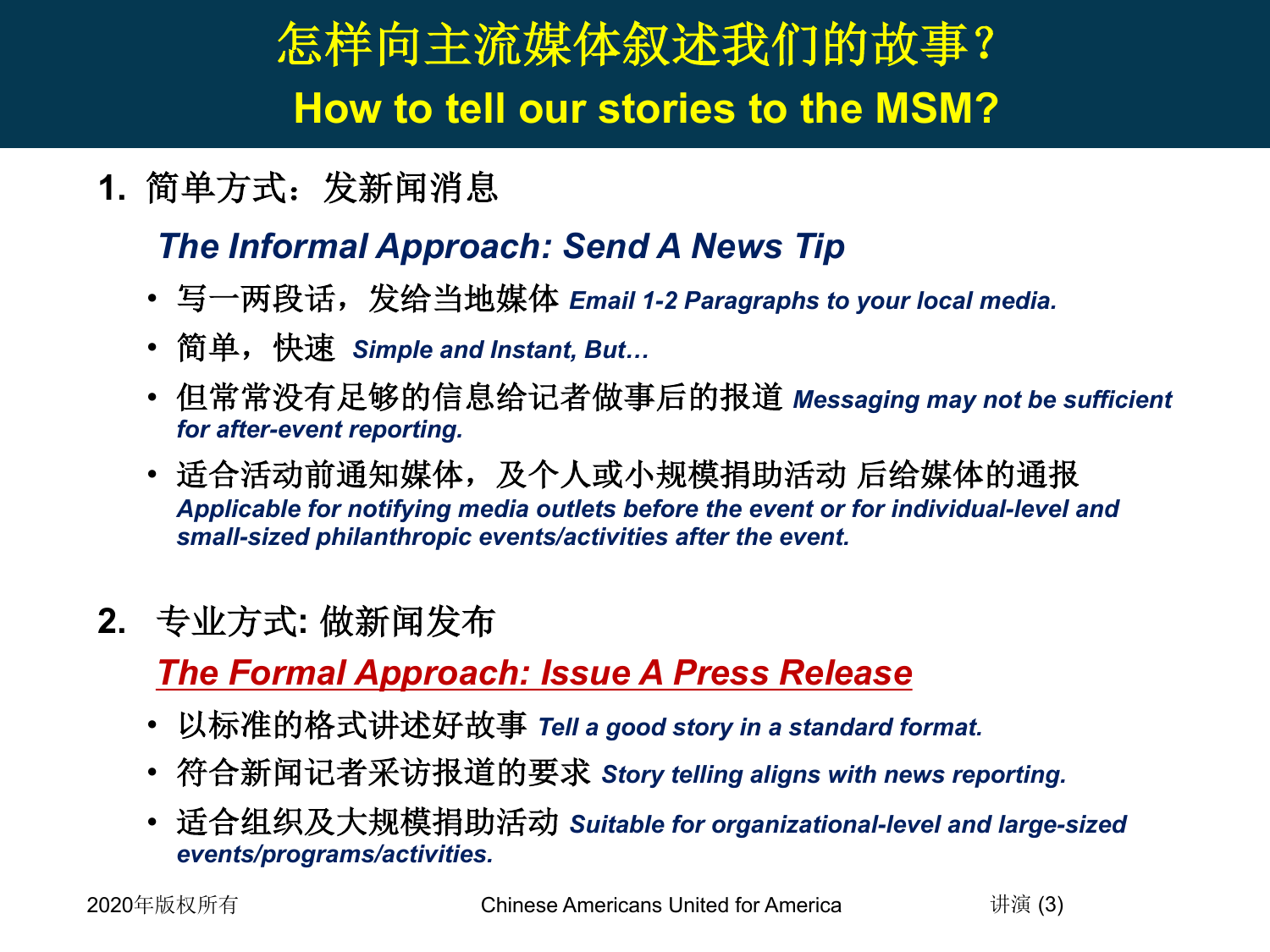## 写新闻发布的要素(1)

#### Headline: Schrift Arial 24 pt Arial 24 pt Arial 24 pt Arial 24 pt Arial 24 pt Arial 24 pt Arial 24 pt Arial 24 pt Arial 24 pt Arial 24 pt Arial 24 pt Arial 24 pt Arial 24 pt Arial 24 pt Arial 24 pt Arial 24 pt Arial 24 pt **Key Elements of A Strong Press Release (1)**

- **1. Create an attention-grabbing headline.**
- **2. Summarize the key event in your 1st paragraph: Get to the point.**
- **3. Answer 6 "W"s** 
	- **Who: Organization, key organizers, participants, and recipients.**
	- **Where: Location (State, City, Country, Township, Venue...).**
	- **When: Date and time.**
	- **Why: Reason, purpose, and/or significance.**
	- **What: The donation amount, quantities of goods donated, services provided…**
	- **How: Newsworthy channels of mobilization, procurement, delivery…**
- **4. Elaborate on your data & facts: be concise and detailed at the same time. Cite sources if applicable through references and hyperlinks.**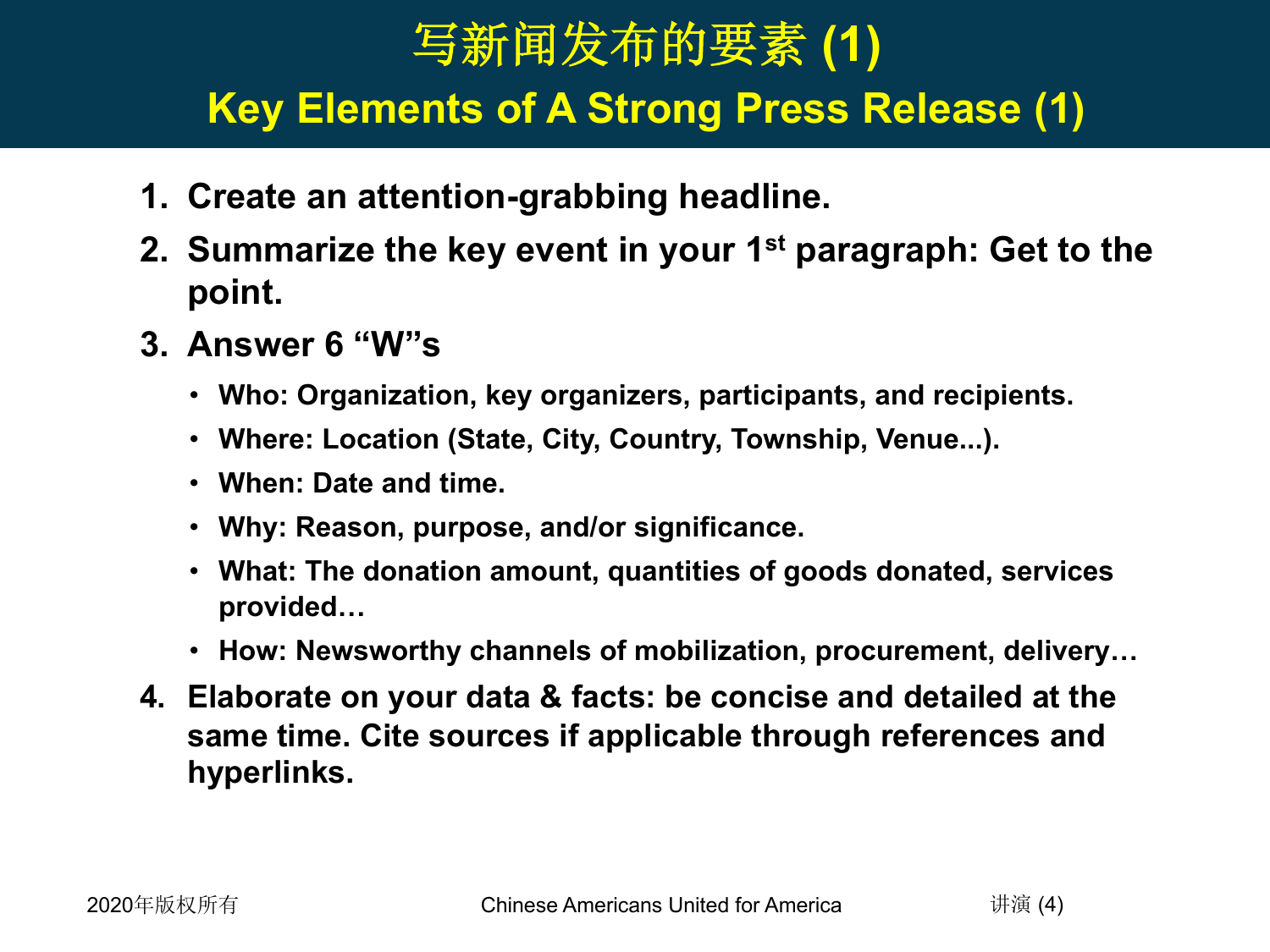## Headline: Schrift Arial 24 pt Schrift Arial 24 pt Schrift Arial 24 pt Schrift Arial 24 pt Schrift Arial 24 pt S<br>Schrift Arial 24 pt Schrift Arial 24 pt Schrift Arial 24 pt Schrift Arial 24 pt Schrift Arial 24 pt Schrift Ar 写新闻发布的要素(2) **Key Elements of Press Releases (2)**

- **5. Tell your story with impact:**
	- **Describe your passion/cause/motivations…**
	- **Individualize and humanize your story as much as possible.**
- **6. Provide direct quotations, ready for reporters to cite:**
	- **From key organizers/contributors.**
	- **From recipients.**
- **7. Choose your media contact strategically, someone:**
	- **Familiar with the event(s) and your organization.**
	- **Can communicate key messages and elaborate on facts.**
- **8. A short description of your organization with a web link.**
- **9. Length: preferably 300 words or less.**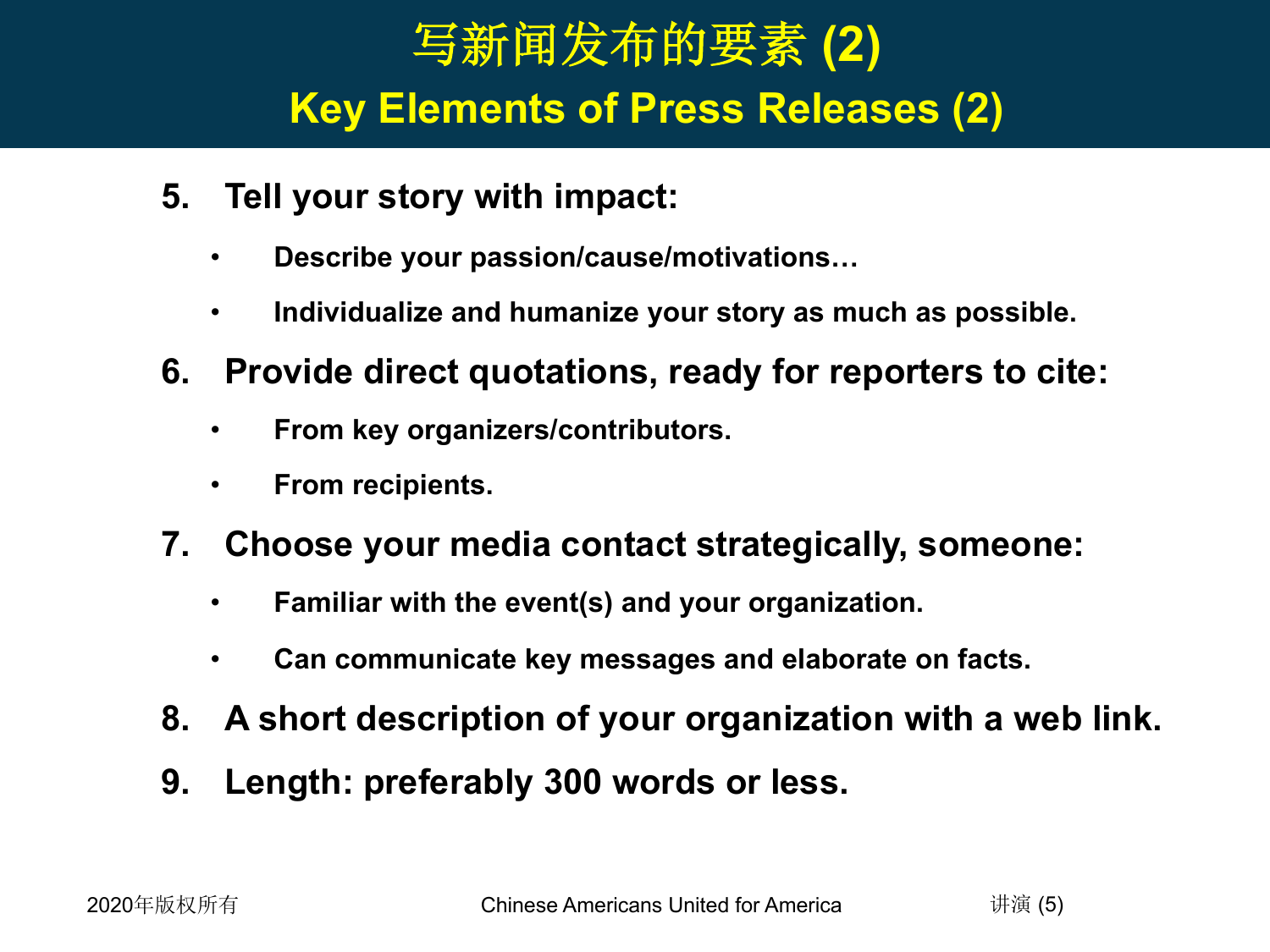## Headline: Schrift Arial 24 pt and Schrift Arial 24 pt and Schrift Arial 24 pt and Schrift Arial 24 pt and Schrift Arial 24 pt and Schrift Arial 24 pt and Schrift Arial 24 pt and Schrift Arial 24 pt and Schrift Arial 24 pt 新闻发布式样(A) **A Sample Press Release (A)**

## **Title: To help combat COVID-19, the Dallas Chinese Association Has Donated 20,000 Masks and other PPEs to Local Hospitals**

**For Immediate Release**

**April 17, 2020**

**Dallas, Texas:** On April 15, 2020, the Dallas Chinese Association (DCA, *hyperlink the organization website*) made a generous donation of 20,000 surgical masks and other highly sought after PPEs (*hyperlink news stories/ recipient coverage if possible)* to Memorial Hospital (*hyperlink the hospital website*) in downtown Dallas [*location*]. It was received by Mr. Dan Smith, head of Medical Supplies at the Memorial Hospital. As a civic organization representing over 500 compassionate Chinese Americans in our vibrant community, DCA hopes that its contributions will make a positive impact on our local health care sector's battle against the COVID-19 pandemic.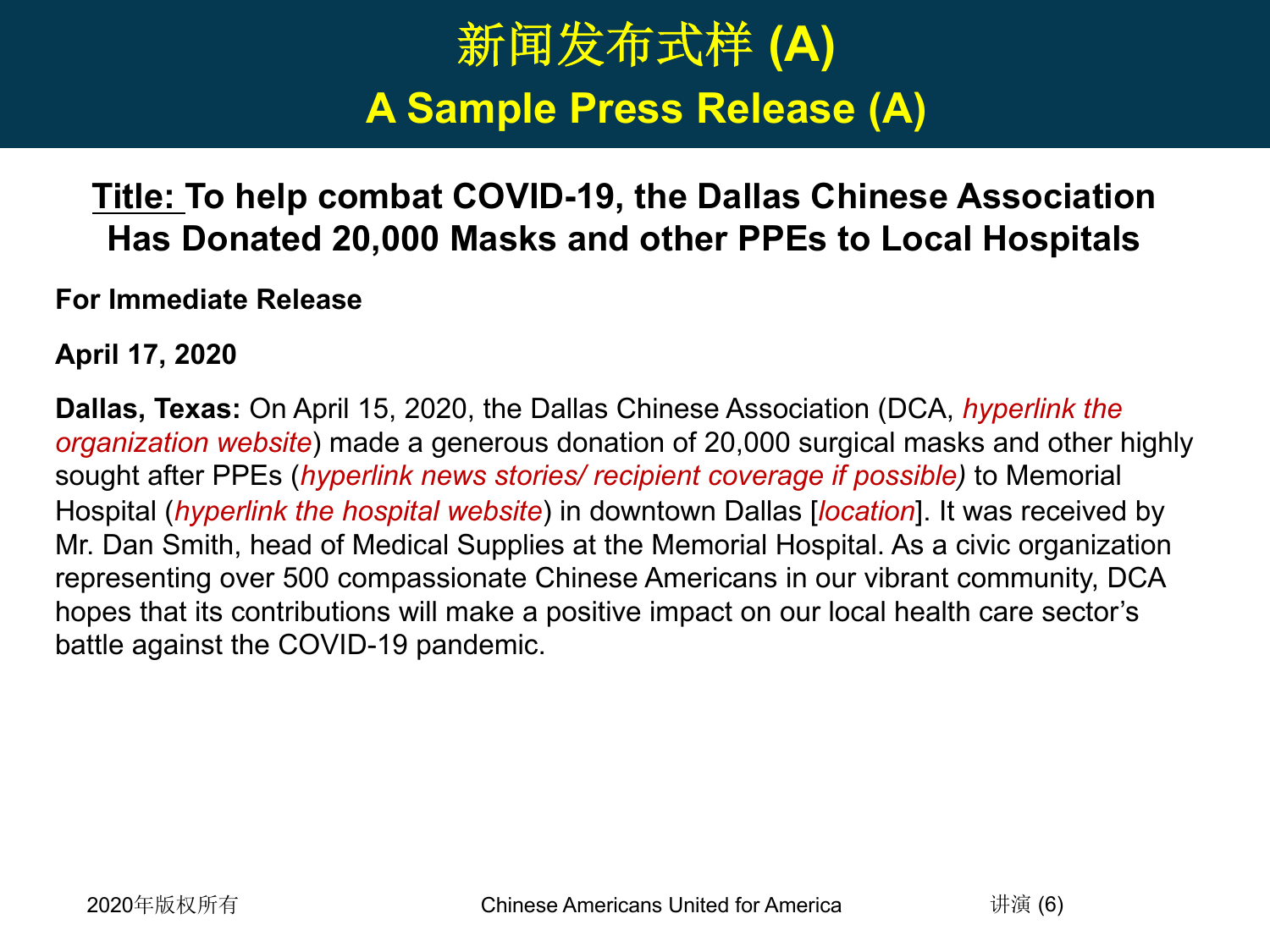## Headline: Schrift Arial 24 pt and Schrift Arial 24 pt and Schrift Arial 24 pt and Schrift Arial 24 pt and Schrift Arial 24 pt and Schrift Arial 24 pt and Schrift Arial 24 pt and Schrift Arial 24 pt and Schrift Arial 24 pt 新闻发布式样(B) **A Sample Press Release (B)**

#### **2nd (3rd and 4th) Paragraphs:**

Through active community organizing and innovative tools of outreach, DCA and its volunteers (*describe the number of volunteers*) raised \$50,000 in two weeks from mostly grassroot donations, with which it secured a batch of critical PPEs (20,000 surgical masks, 500 N95 masks, 350 pairs of gloves and 10 protective gowns) from Insight Medical Technology(*provider of the items, if applicable*).

It took more than 15 volunteers at DCA thousands of hours to organize the donation drive, make the purchase and deliver donations on this Wednesday. DCA members came from diverse backgrounds in the Dallas Chinese-American community. They have voluntarily united for a noble calling to assist local healthcare professionals fighting this unprecedented crisis on the frontline.

According to Director Smith, in Memorial Hospital where the COVID-19 cases have risen to xxx, over 600 doctors, nurses and affiliated first responders will benefit from DCA's good-Samaritan giving.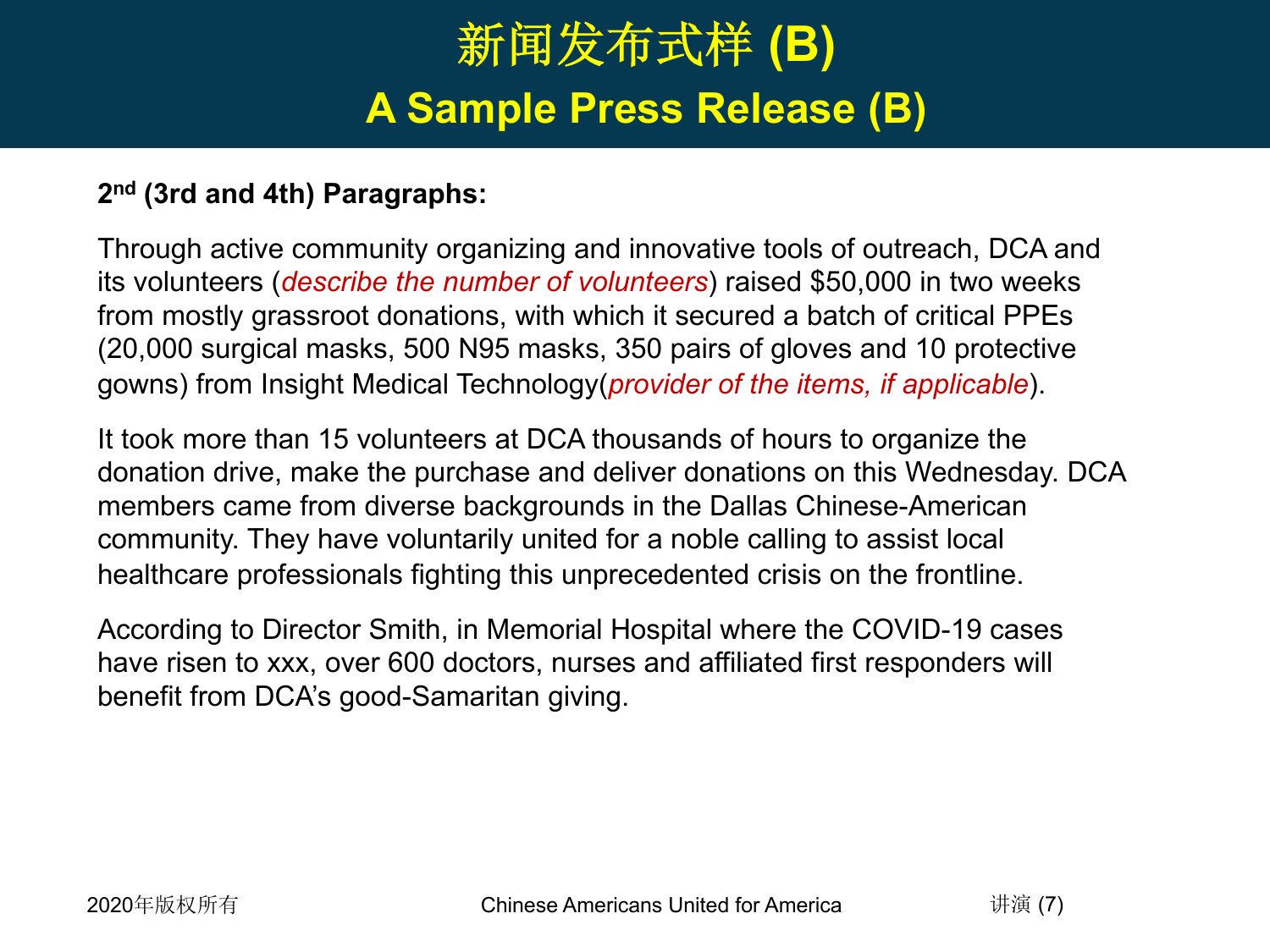## Headline: Schrift Arial 24 pt 24 pt 24 pt 24 pt 24 pt 24 pt 24 pt 24 pt 24 pt 24 pt 24 pt 24 pt 24 pt 24 pt 24<br>The Contract Arial 24 pt 24 pt 24 pt 24 pt 24 pt 24 pt 24 pt 24 pt 24 pt 24 pt 24 pt 24 pt 24 pt 24 pt 24 pt 2 新闻发布式样(C) **Sample Press Releases (C)**

#### **Quotation paragraph:**

Mr. James Liu, president of DCA, said: "The Chinese-American community wants to help America and Dallas combat this historic epidemic. As an organization with over 2 decades of strong presence in our local community, the DCA endeavors to fulfill our duties and make our contributions as a compassionate civil society partner. Thanks to our virtuous social network and our volunteers' hard work, we were able to raise necessary funds and obtain equipment in time to donate to Memorial Health. Since Dallas is the place we all call home, I want to call out to all local residents and likeminded groups to join our collective efforts going forward!"

#### **Media Contact: Name, phone number and email address**

**About the Dallas Chinese Association:** Founded in 1996, DCA is a ….

**DCA's Website Link**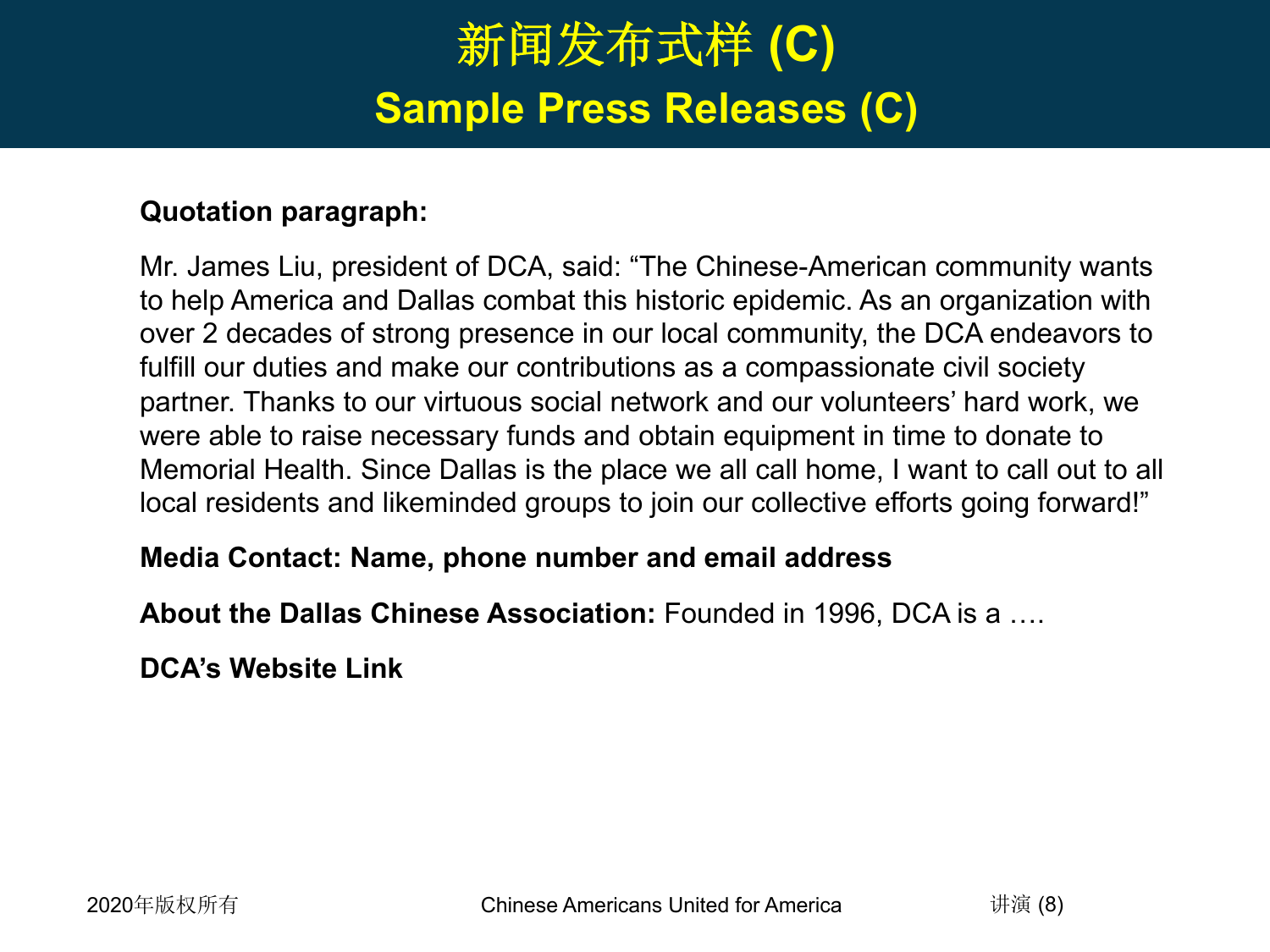### Headline: Schrift Arial 24 pt Schrift Arial 24 pt Schrift Arial 24 pt Schrift Arial 24 pt Schrift Arial 24 pt S<br>Schrift Arial 24 pt Schrift Arial 24 pt Schrift Arial 24 pt Schrift Arial 24 pt Schrift Arial 24 pt Schrift Ar 写新闻消息的要素 **Key Elements of A Strong News Tip**

- **1. Create an attention-grabbing headline**
- **2. Summarize the key event in your 1st paragraph: Get to the point**
- **3. Answer 4-6 "W"s: Who, Where, When, What , and possible Why and How.**
- **4. Leave your media contact.**
- **5. Include your organization with a web link.**
- **6. Length: preferably 150 words or less.**
- **7. The best timing to send: a couple of days before the event.**

## **A concise and timely News Tip will lead to news coverage.**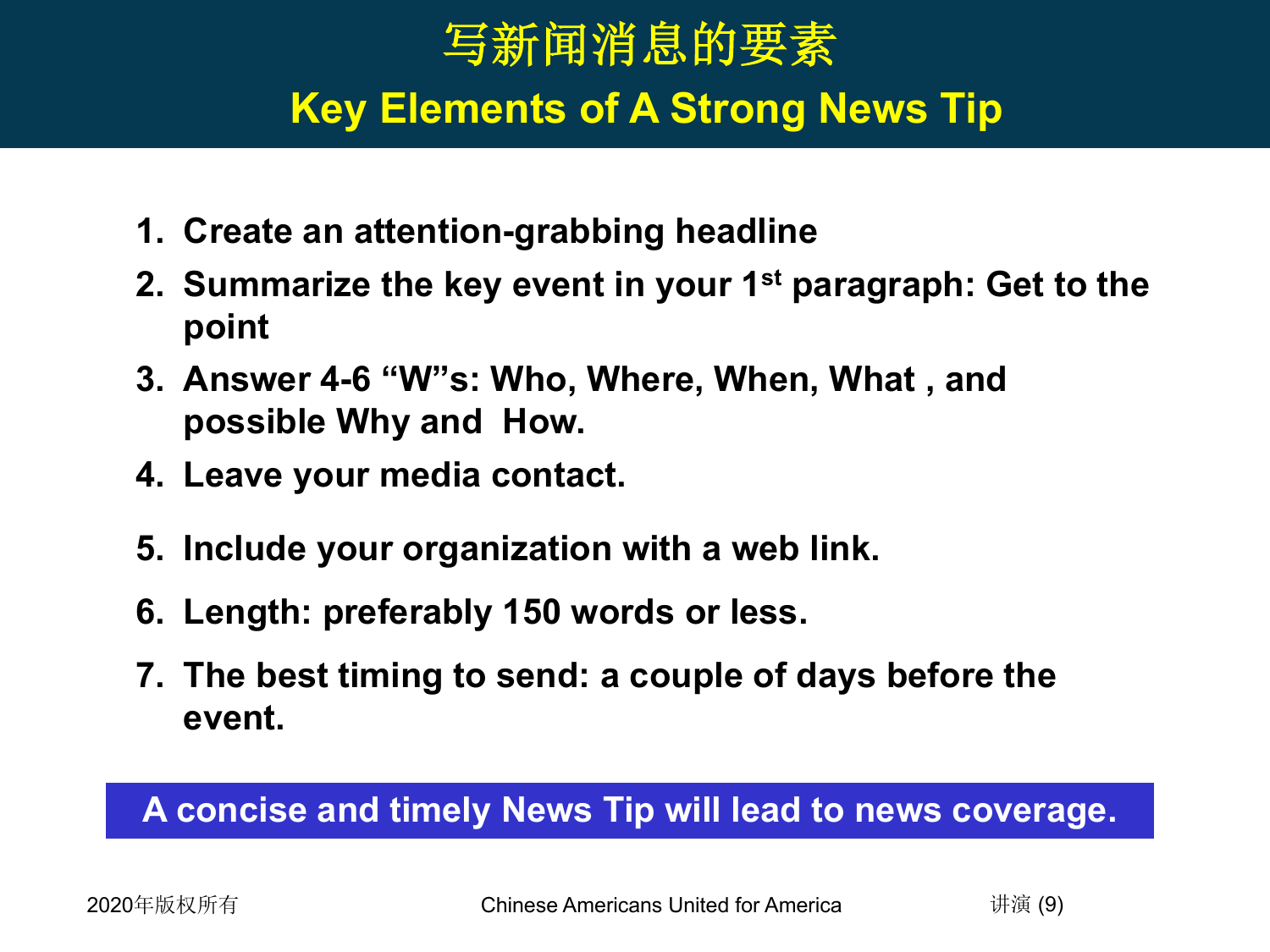# 如何发给新闻媒体

#### Headline: Schrift Arial 24 pt Schrift Arial 24 pt Schrift Arial 24 pt Schrift Arial 24 pt Schrift Arial 24 pt S<br>Experimental 24 pt Schrift Arial 24 pt Schrift Arial 24 pt Schrift Arial 24 pt Schrift Arial 24 pt Schrift Ari **How to Identify and Reach out to Media**

- **1. Go to their websites, find the contact information of your local newspapers and TV stations:**
	- **Most media platforms have dedicated emails for news tips**
	- **Many list the email addresses of their content editors or news reporters for various segments, select the right news reporter to send your story to.**
	- **For those with just online forms: you can fill in the entries with your PR.**
- **2. Do's and don'ts when issuing the press release:**
	- **On the subject line, do write "Press release: your headline"**
	- **If sending to more than one reporters/platforms, don't put their email addresses on the recipient or cc line, do write them on the bcc line, to protect their privacy.**
	- **Do put your own media contact's email on the recipient line.**
- **3. Best time to issue: Monday-Thursday before 11:00 AM.**